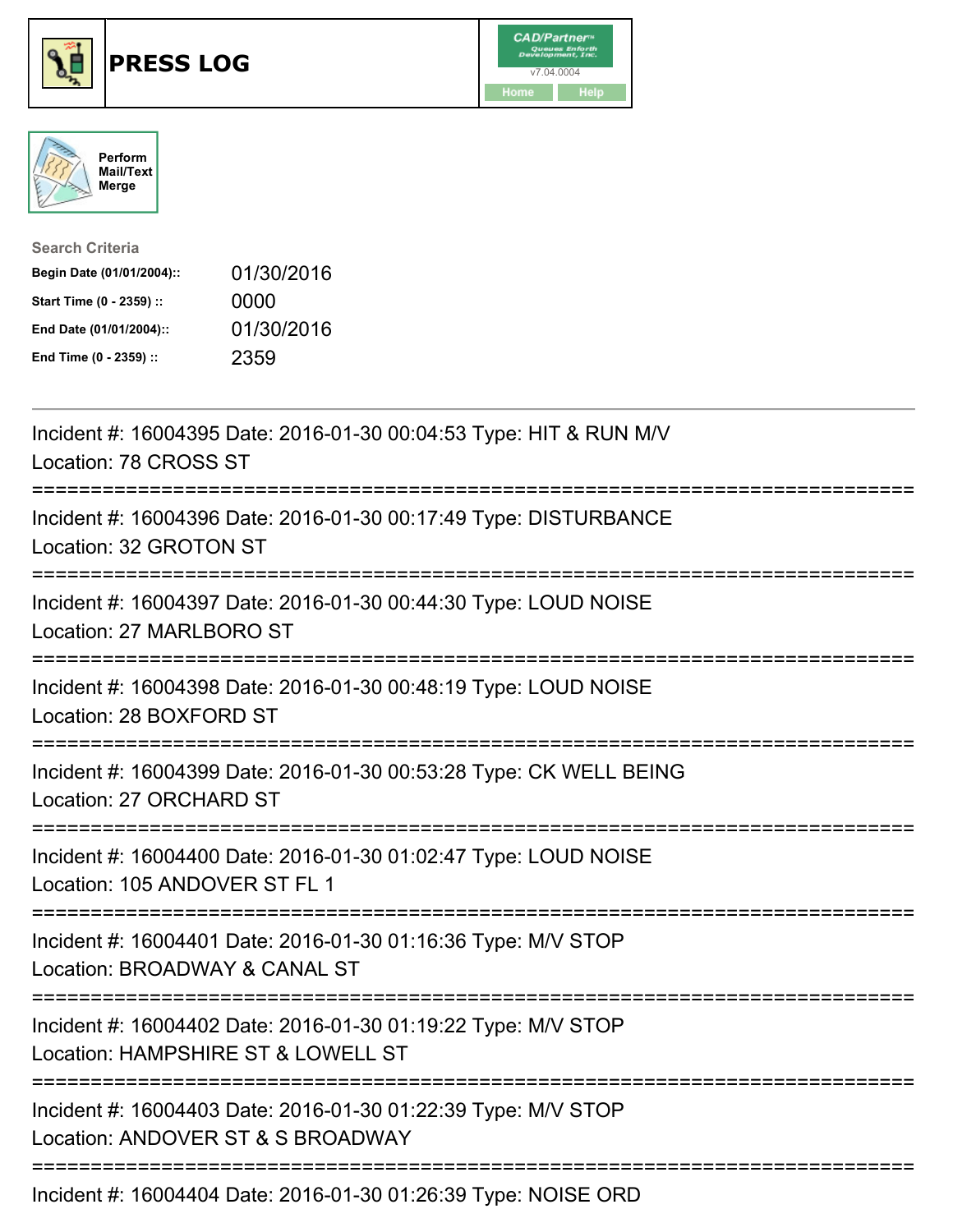Location: 107 ARLINGTON ST FL 2 =========================================================================== Incident #: 16004405 Date: 2016-01-30 01:32:50 Type: M/V STOP Location: BOXFORD ST & OSGOOD ST =========================================================================== Incident #: 16004407 Date: 2016-01-30 01:35:26 Type: ALARM OF FIRE Location: 7 FARNHAM ST #A =========================================================================== Incident #: 16004406 Date: 2016-01-30 01:37:07 Type: M/V STOP Location: KINGSTON ST & NEWTON ST =========================================================================== Incident #: 16004408 Date: 2016-01-30 01:44:11 Type: M/V STOP Location: CENTRAL BRIDGE / 0 MERRIMACK ST =========================================================================== Incident #: 16004410 Date: 2016-01-30 01:44:12 Type: DISTURBANCE Location: 22 SMITH ST =========================================================================== Incident #: 16004409 Date: 2016-01-30 01:44:43 Type: M/V STOP Location: BROADWAY & PARK ST =========================================================================== Incident #: 16004411 Date: 2016-01-30 01:46:38 Type: M/V STOP Location: BLANCHARD ST & FARNHAM ST =========================================================================== Incident #: 16004412 Date: 2016-01-30 01:47:16 Type: M/V STOP Location: FLORENCE PL & FLORENCE ST =========================================================================== Incident #: 16004413 Date: 2016-01-30 01:48:24 Type: M/V STOP Location: BAY STATE RD & WATER ST =========================================================================== Incident #: 16004414 Date: 2016-01-30 02:03:24 Type: M/V STOP Location: ANDOVER ST & WINTHROP AV =========================================================================== Incident #: 16004415 Date: 2016-01-30 02:12:00 Type: M/V STOP Location: CANAL ST & UNION ST =========================================================================== Incident #: 16004416 Date: 2016-01-30 02:13:08 Type: MEDIC SUPPORT Location: 2 WASHINGTON ST FL 2 =========================================================================== Incident #: 16004417 Date: 2016-01-30 02:21:32 Type: MEDIC SUPPORT Location: 238 HAVERHILL ST #1 =========================================================================== Incident #: 16004418 Date: 2016-01-30 02:38:21 Type: M/V STOP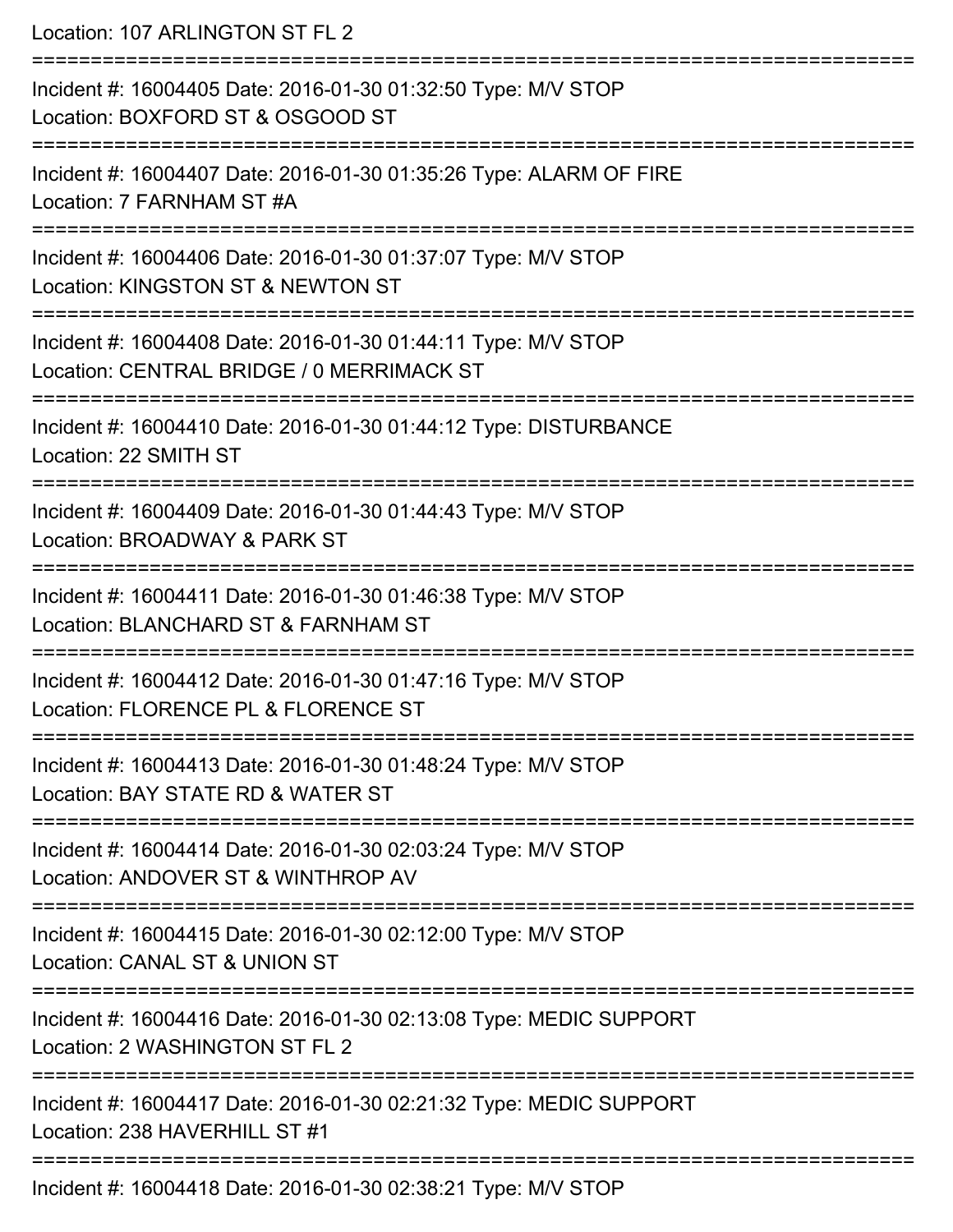| Incident #: 16004419 Date: 2016-01-30 02:38:47 Type: M/V STOP<br>Location: AMES ST & HAVERHILL ST               |
|-----------------------------------------------------------------------------------------------------------------|
| Incident #: 16004420 Date: 2016-01-30 02:42:49 Type: DISTURBANCE<br>Location: 20 DAISY ST                       |
| Incident #: 16004421 Date: 2016-01-30 02:48:44 Type: M/V STOP<br>Location: BROADWAY & DAISY ST                  |
| Incident #: 16004422 Date: 2016-01-30 02:54:43 Type: MEDIC SUPPORT<br>Location: 12 CUSTER ST FL 2               |
| Incident #: 16004423 Date: 2016-01-30 02:57:21 Type: ALARM/BURG<br>Location: 304 JACKSON ST                     |
| Incident #: 16004424 Date: 2016-01-30 03:01:01 Type: SUICIDE ATTEMPT<br>Location: 12 CUSTER ST FL 2             |
| Incident #: 16004426 Date: 2016-01-30 03:03:37 Type: DISTURBANCE<br><b>Location: 5 SAUNDERS ST</b>              |
| Incident #: 16004425 Date: 2016-01-30 03:04:04 Type: ALARMS<br>Location: FERNANDEZ BEAUTY SALON / 402 BROADWAY  |
| Incident #: 16004427 Date: 2016-01-30 03:06:25 Type: HIT & RUN M/V<br>Location: 4 FALMOUTH ST                   |
| Incident #: 16004428 Date: 2016-01-30 03:10:55 Type: LOUD NOISE<br>Location: 84 OAK ST FL 3                     |
| Incident #: 16004429 Date: 2016-01-30 03:13:32 Type: AUTO ACC/NO PI<br>Location: 75 TREMONT ST                  |
| Incident #: 16004430 Date: 2016-01-30 03:14:51 Type: NOISE ORD<br>Location: 25 HANCOCK ST FL 3                  |
| Incident #: 16004431 Date: 2016-01-30 03:25:21 Type: ALARM/BURG<br>Location: LA RUBIA RESTAURANT / 52 COMMON ST |
| Incident #: 16004432 Date: 2016-01-30 04:07:28 Type: SUS PERS/MV                                                |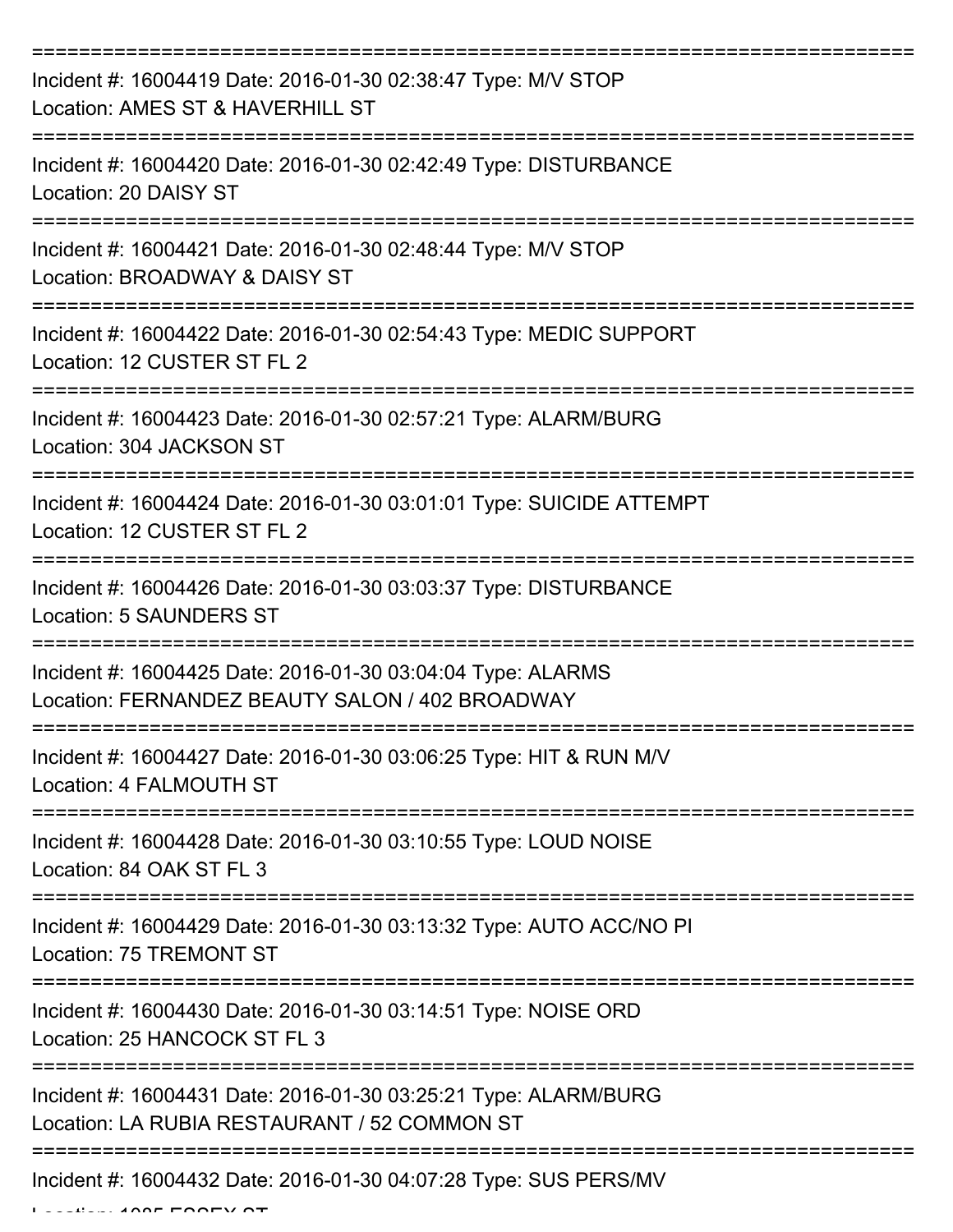| Incident #: 16004433 Date: 2016-01-30 04:12:10 Type: DISORDERLY<br>Location: 101 MYRTLE ST FL 1                        |
|------------------------------------------------------------------------------------------------------------------------|
| Incident #: 16004434 Date: 2016-01-30 04:20:10 Type: UNKNOWN PROB<br>Location: 15 WEST ST #1                           |
| Incident #: 16004435 Date: 2016-01-30 04:25:26 Type: B&E/MV/PAST<br>Location: 74B WOODLAND ST                          |
| Incident #: 16004436 Date: 2016-01-30 05:14:38 Type: DOMESTIC/PROG<br>Location: 101 MYRTLE ST FL 2                     |
| Incident #: 16004437 Date: 2016-01-30 05:25:19 Type: ALARM/BURG<br>Location: 68 WILLOW ST<br>------------              |
| Incident #: 16004438 Date: 2016-01-30 05:33:19 Type: B&E/PAST<br>Location: METHUEN ST & UNION ST                       |
| Incident #: 16004439 Date: 2016-01-30 05:46:30 Type: DOMESTIC/PROG<br>Location: 248 SALEM ST #3                        |
| Incident #: 16004440 Date: 2016-01-30 06:29:38 Type: AUTO ACC/UNK PI<br>Location: 17 BYRON AV                          |
| Incident #: 16004441 Date: 2016-01-30 06:35:06 Type: ALARM/BURG<br>Location: LAWRENCE BOYS + GIRLS CLUB / 136 WATER ST |
| Incident #: 16004444 Date: 2016-01-30 06:42:08 Type: MEDIC SUPPORT<br>Location: 562 HAMPSHIRE ST                       |
| Incident #: 16004442 Date: 2016-01-30 06:42:17 Type: MEDIC SUPPORT<br>Location: 1 HOBSON ST FL 1                       |
| Incident #: 16004443 Date: 2016-01-30 06:43:40 Type: ABAND MV<br>Location: 39 HAVERHILL ST                             |
| Incident #: 16004445 Date: 2016-01-30 06:59:50 Type: PARK & WALK<br>Location: BROADWAY & HAVERHILL ST                  |
| Incident #: 16004446 Date: 2016-01-30 07:00:57 Type: FIGHT                                                             |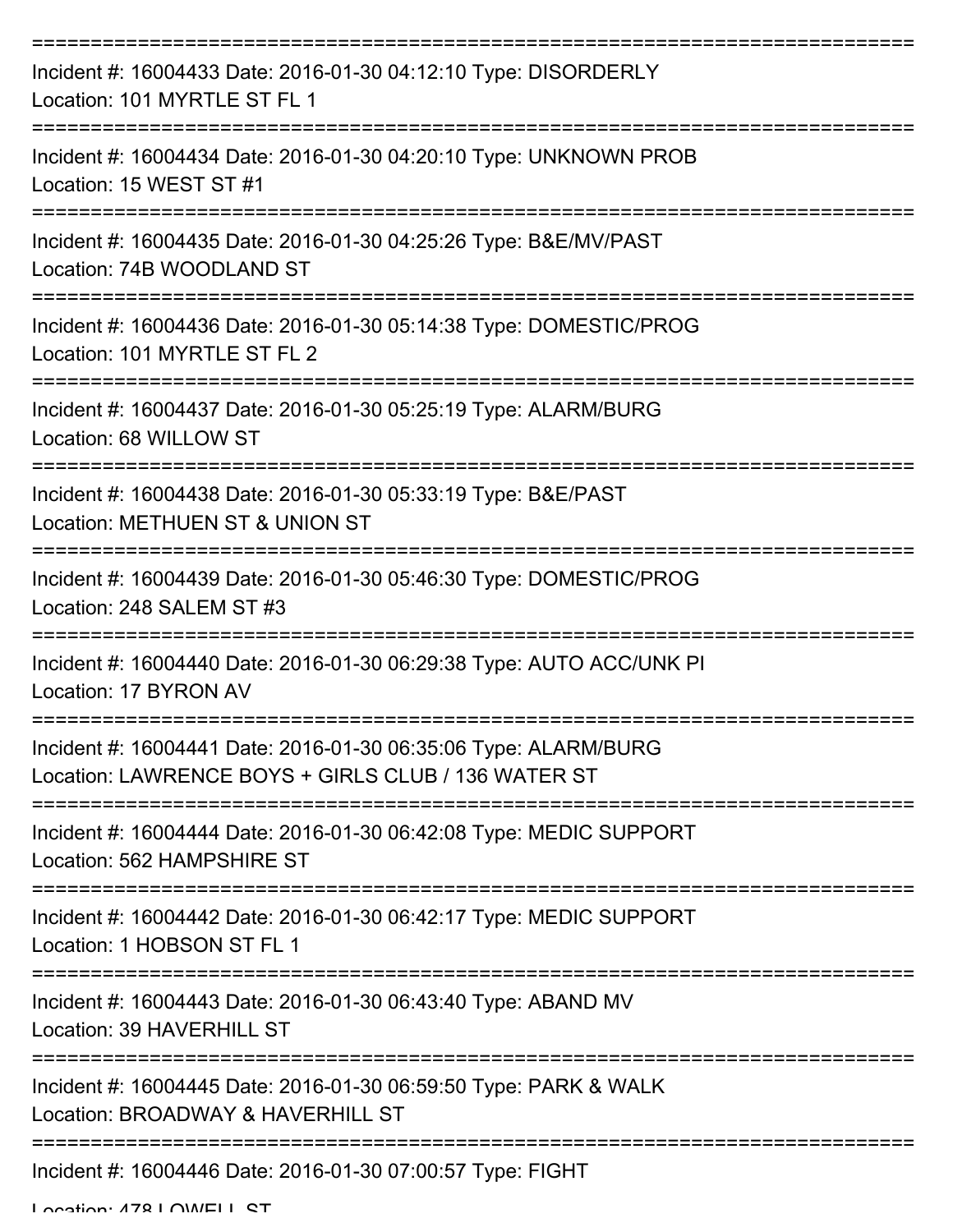| Incident #: 16004447 Date: 2016-01-30 07:13:38 Type: M/V STOP<br>Location: HAVERHILL ST & JACKSON ST                             |
|----------------------------------------------------------------------------------------------------------------------------------|
| Incident #: 16004448 Date: 2016-01-30 07:17:54 Type: ALARMS<br>Location: OASIS ADULT HEALTH CENTER / 120 BROADWAY                |
| Incident #: 16004449 Date: 2016-01-30 07:21:25 Type: DK (DRUNK)<br>Location: 247 FARNHAM ST FL 2<br>=============                |
| Incident #: 16004450 Date: 2016-01-30 07:49:23 Type: MEDIC SUPPORT<br>Location: K.W. READER INS + REAL ESTATE / 359 HAVERHILL ST |
| Incident #: 16004451 Date: 2016-01-30 07:55:00 Type: ASSIST FIRE<br>Location: 243 WATER ST FL 3                                  |
| Incident #: 16004452 Date: 2016-01-30 07:56:09 Type: ALARMS<br>Location: 183 HAVERHILL ST                                        |
| Incident #: 16004453 Date: 2016-01-30 08:02:12 Type: SUS PERS/MV<br>Location: CITY HALL / 200 COMMON ST                          |
| Incident #: 16004454 Date: 2016-01-30 08:22:08 Type: ALARM/BURG<br>Location: 430 NORTH CANAL                                     |
| Incident #: 16004455 Date: 2016-01-30 08:30:53 Type: MV/BLOCKING<br>Location: 162 ABBOTT ST                                      |
| Incident #: 16004456 Date: 2016-01-30 08:46:18 Type: ALARM/BURG<br>Location: 280 MERRIMACK ST                                    |
| Incident #: 16004457 Date: 2016-01-30 09:05:24 Type: SUS PERS/MV<br>Location: RIO BAR AND GRILL / 9 APPLETON ST                  |
| Incident #: 16004458 Date: 2016-01-30 09:06:31 Type: ALARM/BURG<br>Location: 280 MERRIMACK ST FL 2                               |
| Incident #: 16004459 Date: 2016-01-30 09:14:11 Type: LOUD NOISE<br>Location: 490 HAMPSHIRE ST #416                               |
| Incident #: 16004460 Date: 2016-01-30 09:18:45 Type: SUS PERS/MV<br>Location: LAWDENCE CT & MADLE CT                             |

Location: LAWRENCE ST & MAPLE ST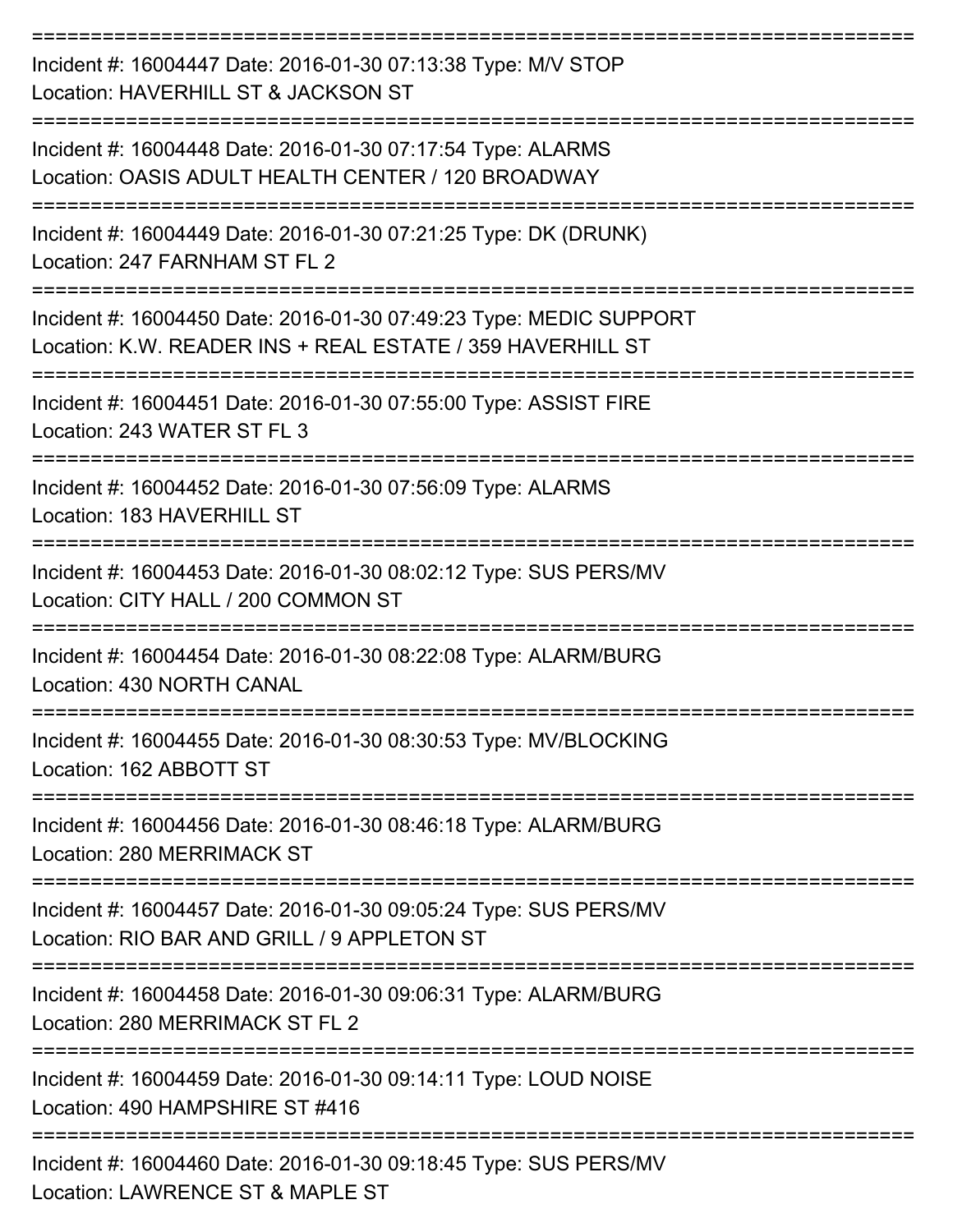| Incident #: 16004461 Date: 2016-01-30 09:21:39 Type: CK WELL BEING<br>Location: 333 HOWARD ST #16                                  |
|------------------------------------------------------------------------------------------------------------------------------------|
| :=================================<br>Incident #: 16004462 Date: 2016-01-30 10:05:05 Type: MEDIC SUPPORT<br>Location: 94 BEACON ST |
| Incident #: 16004463 Date: 2016-01-30 10:06:53 Type: B&E/MV/PAST<br>Location: 50 ISLAND ST                                         |
| Incident #: 16004464 Date: 2016-01-30 10:11:39 Type: MEDIC SUPPORT<br>Location: 65 UNION ST #109                                   |
| Incident #: 16004465 Date: 2016-01-30 10:22:31 Type: INVESTIGATION<br>Location: 69 BIGELOW ST                                      |
| Incident #: 16004466 Date: 2016-01-30 11:10:22 Type: M/V STOP<br>Location: BEACON ST & DUCKETT AV<br>----------------------        |
| Incident #: 16004467 Date: 2016-01-30 11:19:00 Type: KEEP PEACE<br>Location: 275 BROADWAY                                          |
| Incident #: 16004468 Date: 2016-01-30 11:20:05 Type: GENERAL SERV<br>Location: 2 WYMAN ST                                          |
| Incident #: 16004469 Date: 2016-01-30 11:28:16 Type: M/V STOP<br>Location: ATKINSON ST & NEWTON ST                                 |
| Incident #: 16004470 Date: 2016-01-30 11:33:50 Type: HIT & RUN M/V<br>Location: 09 BERKELEY ST                                     |
| Incident #: 16004471 Date: 2016-01-30 11:46:22 Type: AUTO ACC/NO PI<br>Location: ESSEX ST & JACKSON ST                             |
| Incident #: 16004472 Date: 2016-01-30 11:52:17 Type: DOMESTIC/PROG<br>Location: 88 GREENWOOD ST FL 2                               |
| Incident #: 16004473 Date: 2016-01-30 12:04:17 Type: DISTURBANCE<br>Location: 588 ANDOVER ST                                       |
| Incident #: 16004474 Date: 2016-01-30 12:14:38 Type: M/V STOP<br>Location: 66 MARGIN ST                                            |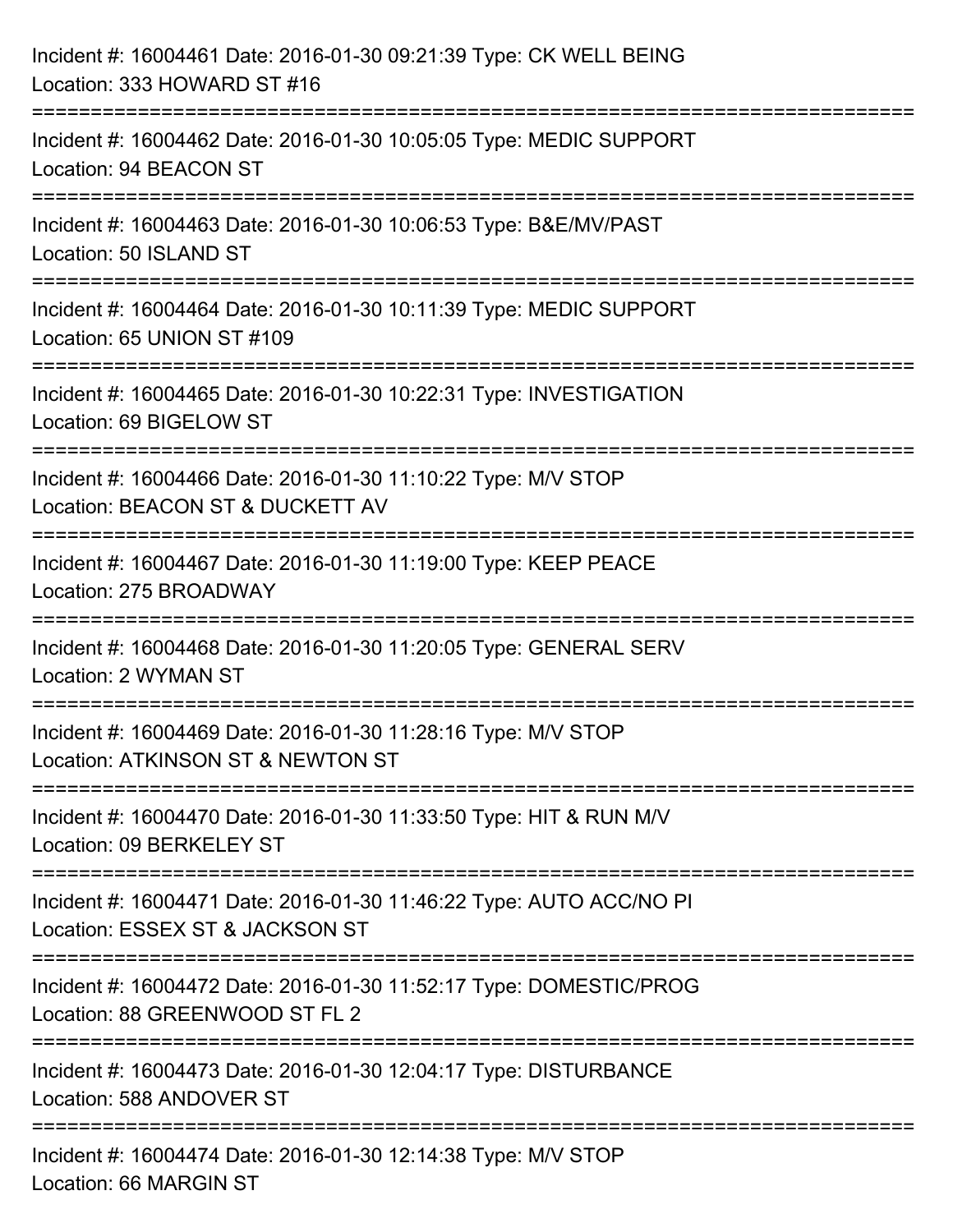| Incident #: 16004475 Date: 2016-01-30 12:15:31 Type: M/V STOP<br>Location: AUBURN ST & HAMPSHIRE ST                             |
|---------------------------------------------------------------------------------------------------------------------------------|
| :====================<br>Incident #: 16004476 Date: 2016-01-30 12:17:17 Type: WOMAN DOWN<br>Location: 354 LOWELL ST             |
| Incident #: 16004477 Date: 2016-01-30 12:19:40 Type: M/V STOP<br>Location: ARLINGTON ST & BROADWAY<br>:======================   |
| Incident #: 16004478 Date: 2016-01-30 12:28:34 Type: GENERAL SERV<br>Location: 20 BORDER ST                                     |
| Incident #: 16004479 Date: 2016-01-30 12:37:03 Type: MEDIC SUPPORT<br>Location: 140 NEWBURY ST FL 2                             |
| Incident #: 16004480 Date: 2016-01-30 12:40:27 Type: MEDIC SUPPORT<br>Location: 198 BRUCE ST #4                                 |
| Incident #: 16004481 Date: 2016-01-30 12:45:25 Type: NOISE ORD<br>Location: ESSEX ST & MILTON ST                                |
| Incident #: 16004482 Date: 2016-01-30 13:07:04 Type: M/V STOP<br>Location: PARK ST & WILLOW ST                                  |
| Incident #: 16004483 Date: 2016-01-30 13:11:00 Type: M/V STOP<br>Location: MANCHESTER ST & WEST ST                              |
| Incident #: 16004484 Date: 2016-01-30 13:11:34 Type: M/V STOP<br>Location: 34 HAVERHILL ST<br>================================= |
| Incident #: 16004485 Date: 2016-01-30 13:15:27 Type: 911 HANG UP<br>Location: 272 E HAVERHILL ST #1                             |
| Incident #: 16004486 Date: 2016-01-30 13:17:33 Type: MV/BLOCKING<br>Location: 276 ANDOVER ST                                    |
| Incident #: 16004487 Date: 2016-01-30 13:24:12 Type: M/V STOP<br>Location: ARLINGTON ST & BROADWAY                              |
| .======================<br>Incident #: 16004488 Date: 2016-01-30 13:29:32 Type: M/V STOP<br>Location: ANDOVER & ABBOTT          |

===========================================================================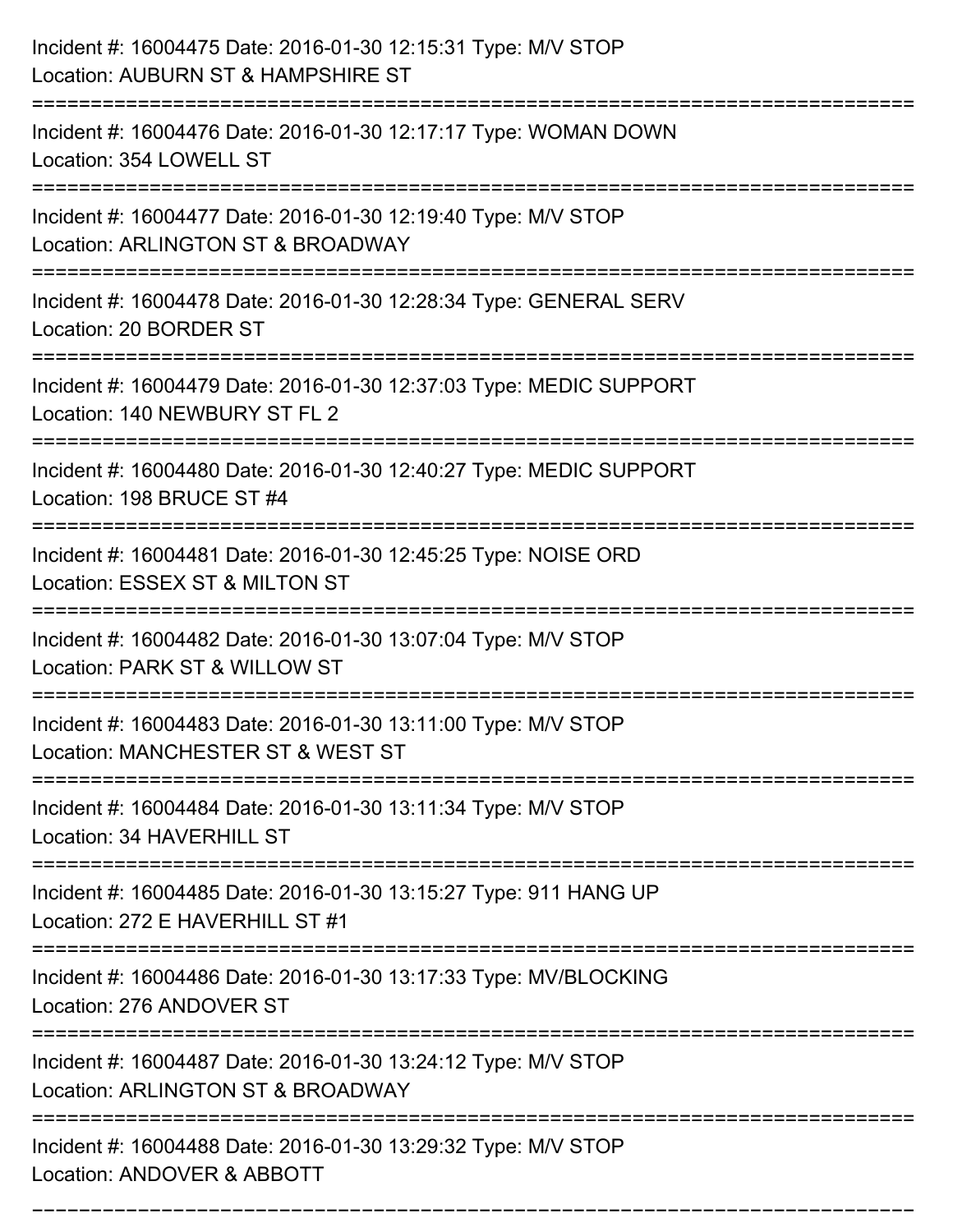| Incident #: 16004491 Date: 2016-01-30 13:33:25 Type: CK WELL BEING<br>Location: 245 BROADWAY #10<br>Incident #: 16004490 Date: 2016-01-30 13:34:30 Type: M/V STOP<br>Location: 123 MAY ST<br>Location: HAVERHILL ST & LAWRENCE ST<br>Incident #: 16004493 Date: 2016-01-30 13:44:08 Type: MV/BLOCKING<br>Location: 196 BAILEY ST<br>Incident #: 16004494 Date: 2016-01-30 13:48:03 Type: M/V STOP<br>Location: 116 HOWARD ST<br>Incident #: 16004495 Date: 2016-01-30 13:48:43 Type: M/V STOP<br>Location: JEFFERSON ST & LENOX CIR<br>Incident #: 16004496 Date: 2016-01-30 13:51:45 Type: M/V STOP<br>Location: 199 ALLSTON<br>Incident #: 16004497 Date: 2016-01-30 13:53:42 Type: M/V STOP<br>Location: BROADWAY & HAVERHILL ST<br>Incident #: 16004499 Date: 2016-01-30 13:54:22 Type: 911 HANG UP<br>Location: 31 BROOK ST<br>Incident #: 16004498 Date: 2016-01-30 13:54:54 Type: LOUD NOISE<br>Location: 853 ESSEX ST<br>Incident #: 16004500 Date: 2016-01-30 14:03:00 Type: DISTURBANCE<br>Location: VALLEY FORUM / 654 S UNION ST<br>Incident #: 16004501 Date: 2016-01-30 14:07:39 Type: LOST PROPERTY<br>Location: 140 WOODLAND ST #2<br>Incident #: 16004502 Date: 2016-01-30 14:10:52 Type: DOMESTIC/PAST<br>Location: 44 PERRY AV | Incident #: 16004489 Date: 2016-01-30 13:32:12 Type: MEDIC SUPPORT<br>Location: 8 NESMITH ST |
|---------------------------------------------------------------------------------------------------------------------------------------------------------------------------------------------------------------------------------------------------------------------------------------------------------------------------------------------------------------------------------------------------------------------------------------------------------------------------------------------------------------------------------------------------------------------------------------------------------------------------------------------------------------------------------------------------------------------------------------------------------------------------------------------------------------------------------------------------------------------------------------------------------------------------------------------------------------------------------------------------------------------------------------------------------------------------------------------------------------------------------------------------------------------------------------------------------------------------------------------------|----------------------------------------------------------------------------------------------|
|                                                                                                                                                                                                                                                                                                                                                                                                                                                                                                                                                                                                                                                                                                                                                                                                                                                                                                                                                                                                                                                                                                                                                                                                                                                   |                                                                                              |
|                                                                                                                                                                                                                                                                                                                                                                                                                                                                                                                                                                                                                                                                                                                                                                                                                                                                                                                                                                                                                                                                                                                                                                                                                                                   |                                                                                              |
|                                                                                                                                                                                                                                                                                                                                                                                                                                                                                                                                                                                                                                                                                                                                                                                                                                                                                                                                                                                                                                                                                                                                                                                                                                                   | Incident #: 16004492 Date: 2016-01-30 13:36:33 Type: M/V STOP                                |
|                                                                                                                                                                                                                                                                                                                                                                                                                                                                                                                                                                                                                                                                                                                                                                                                                                                                                                                                                                                                                                                                                                                                                                                                                                                   |                                                                                              |
|                                                                                                                                                                                                                                                                                                                                                                                                                                                                                                                                                                                                                                                                                                                                                                                                                                                                                                                                                                                                                                                                                                                                                                                                                                                   |                                                                                              |
|                                                                                                                                                                                                                                                                                                                                                                                                                                                                                                                                                                                                                                                                                                                                                                                                                                                                                                                                                                                                                                                                                                                                                                                                                                                   |                                                                                              |
|                                                                                                                                                                                                                                                                                                                                                                                                                                                                                                                                                                                                                                                                                                                                                                                                                                                                                                                                                                                                                                                                                                                                                                                                                                                   |                                                                                              |
|                                                                                                                                                                                                                                                                                                                                                                                                                                                                                                                                                                                                                                                                                                                                                                                                                                                                                                                                                                                                                                                                                                                                                                                                                                                   |                                                                                              |
|                                                                                                                                                                                                                                                                                                                                                                                                                                                                                                                                                                                                                                                                                                                                                                                                                                                                                                                                                                                                                                                                                                                                                                                                                                                   |                                                                                              |
|                                                                                                                                                                                                                                                                                                                                                                                                                                                                                                                                                                                                                                                                                                                                                                                                                                                                                                                                                                                                                                                                                                                                                                                                                                                   |                                                                                              |
|                                                                                                                                                                                                                                                                                                                                                                                                                                                                                                                                                                                                                                                                                                                                                                                                                                                                                                                                                                                                                                                                                                                                                                                                                                                   |                                                                                              |
|                                                                                                                                                                                                                                                                                                                                                                                                                                                                                                                                                                                                                                                                                                                                                                                                                                                                                                                                                                                                                                                                                                                                                                                                                                                   |                                                                                              |
|                                                                                                                                                                                                                                                                                                                                                                                                                                                                                                                                                                                                                                                                                                                                                                                                                                                                                                                                                                                                                                                                                                                                                                                                                                                   |                                                                                              |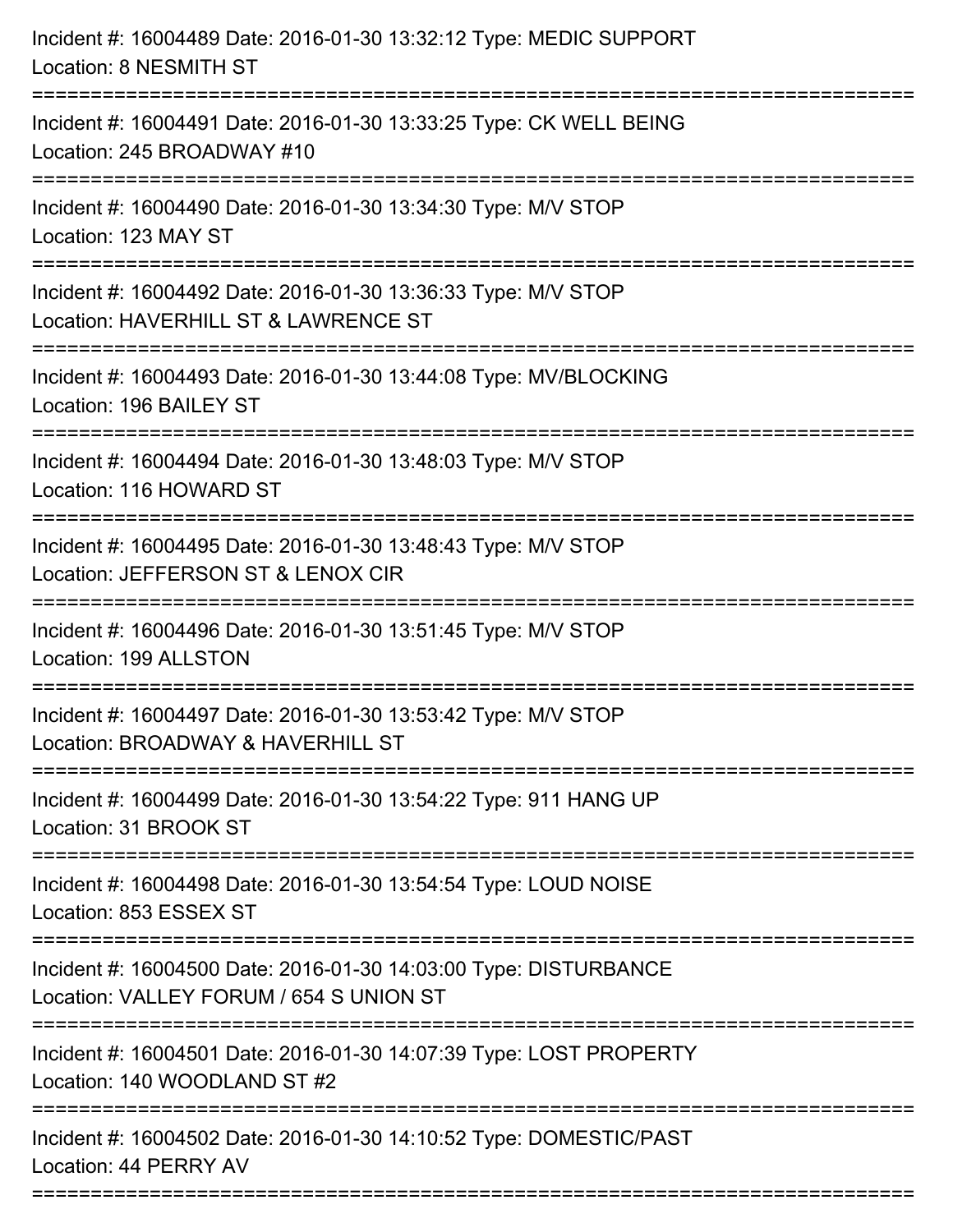Location: 18 PHILLIPS ST

| Incident #: 16004504 Date: 2016-01-30 15:18:09 Type: MEDIC SUPPORT<br>Location: 54 NEWBURY ST #6                   |
|--------------------------------------------------------------------------------------------------------------------|
| Incident #: 16004505 Date: 2016-01-30 15:23:39 Type: MV/BLOCKING<br>Location: 66 ELM ST                            |
| =====================<br>Incident #: 16004507 Date: 2016-01-30 15:35:24 Type: SUS PERS/MV<br>Location: 40 WEARE ST |
| Incident #: 16004506 Date: 2016-01-30 15:35:28 Type: M/V STOP<br>Location: 145 SPRINGFIELD                         |
| Incident #: 16004508 Date: 2016-01-30 15:46:25 Type: M/V STOP<br>Location: BROADWAY & CONCORD ST                   |
| Incident #: 16004509 Date: 2016-01-30 15:50:01 Type: VALDALISM/PAST<br>Location: 380 ELM ST #32                    |
| Incident #: 16004510 Date: 2016-01-30 16:17:44 Type: MEDIC SUPPORT<br>Location: 25 FULTON ST #2                    |
| Incident #: 16004511 Date: 2016-01-30 16:44:52 Type: LOCKOUT<br>Location: 311 WATER ST                             |
| Incident #: 16004512 Date: 2016-01-30 16:48:11 Type: M/V STOP<br>Location: AMESBURY ST & LOWELL ST                 |
| Incident #: 16004513 Date: 2016-01-30 16:58:11 Type: SHOPLIFTING<br>Location: DEMOULAS MARKET / 700 ESSEX ST       |
| Incident #: 16004514 Date: 2016-01-30 17:21:06 Type: M/V STOP<br>Location: MERRIMACK ST & PARKER ST                |
| Incident #: 16004515 Date: 2016-01-30 17:21:24 Type: M/V STOP<br>Location: AUBURN ST & HAMPSHIRE ST                |
| Incident #: 16004517 Date: 2016-01-30 17:25:10 Type: CK WELL BEING<br>Location: 417 ANDOVER ST FL 3                |
|                                                                                                                    |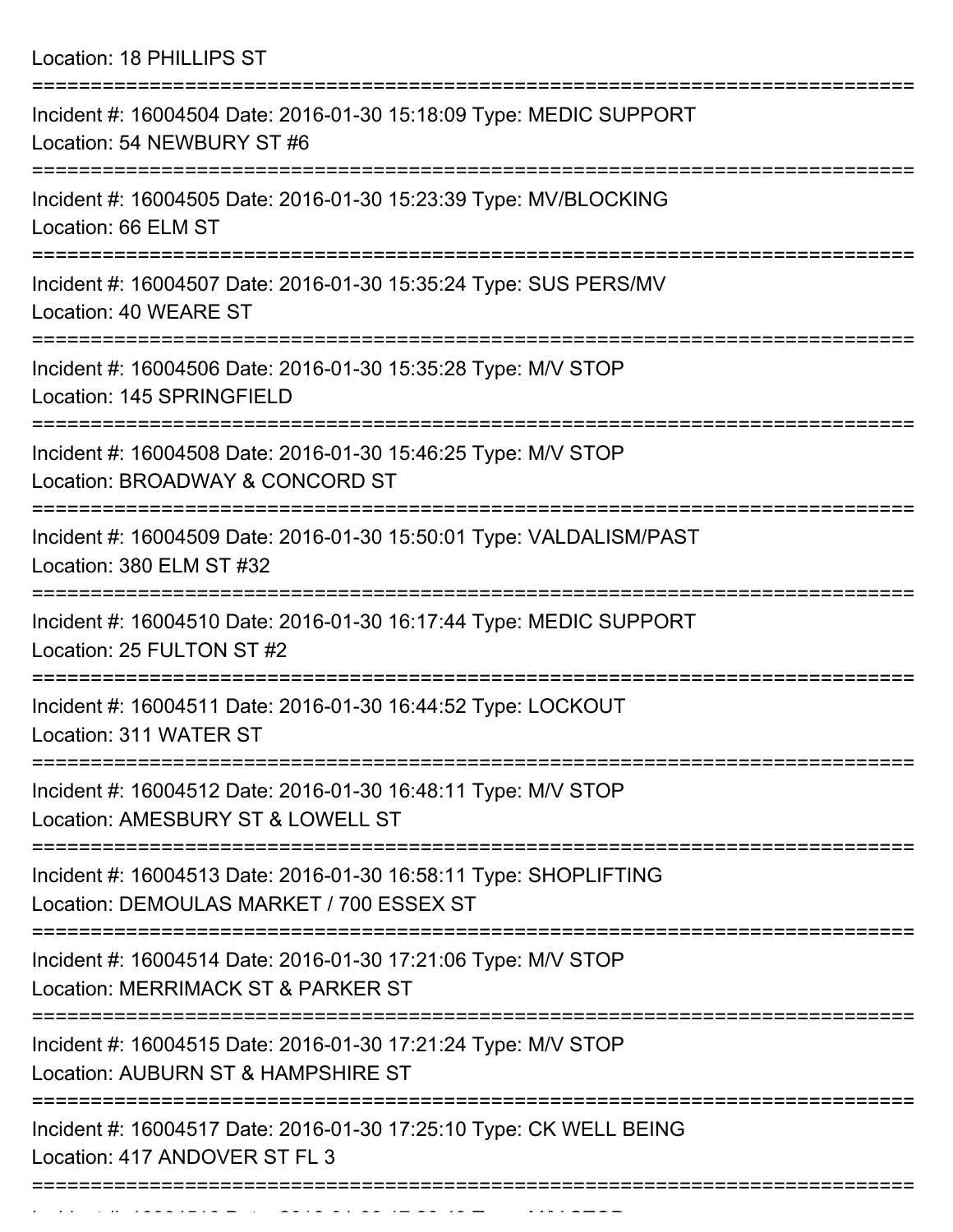Location: 425 MARKET ST

| Incident #: 16004518 Date: 2016-01-30 17:29:14 Type: LOST PROPERTY<br>Location: BERKELEY ST & AVON ST      |
|------------------------------------------------------------------------------------------------------------|
| Incident #: 16004519 Date: 2016-01-30 17:33:44 Type: SUS PERS/MV<br>Location: 114 LIQUORS / 80 WINTHROP AV |
| Incident #: 16004520 Date: 2016-01-30 17:34:33 Type: M/V STOP<br>Location: 101 AMESBURY ST                 |
| Incident #: 16004522 Date: 2016-01-30 17:37:28 Type: MUTUAL AID<br>Location: BROADWAY & HAVERHILL ST       |
| Incident #: 16004521 Date: 2016-01-30 17:37:33 Type: LOCKOUT<br>Location: 20 CHESTER ST                    |
| Incident #: 16004523 Date: 2016-01-30 17:38:53 Type: M/V STOP<br>Location: 11 LAWRENCE ST                  |
| Incident #: 16004525 Date: 2016-01-30 17:53:10 Type: EXTRA SURVEIL<br>Location: 632 LOWELL ST              |
| Incident #: 16004524 Date: 2016-01-30 17:56:31 Type: KEEP PEACE<br>Location: 112 MARSTON ST #110           |
| Incident #: 16004526 Date: 2016-01-30 17:59:30 Type: M/V STOP<br>Location: 11 LAWRENCE ST                  |
| Incident #: 16004527 Date: 2016-01-30 18:03:44 Type: M/V STOP<br>Location: BLANCHARD ST & SALEM ST         |
| Incident #: 16004528 Date: 2016-01-30 18:15:28 Type: M/V STOP<br>Location: DURHAM ST & S BROADWAY          |
| Incident #: 16004529 Date: 2016-01-30 18:20:07 Type: M/V STOP<br>Location: ANDOVER ST & S BROADWAY         |
| Incident #: 16004530 Date: 2016-01-30 18:20:15 Type: ALARM/BURG<br>Location: FAMILY POOLS / 70 S BROADWAY  |
|                                                                                                            |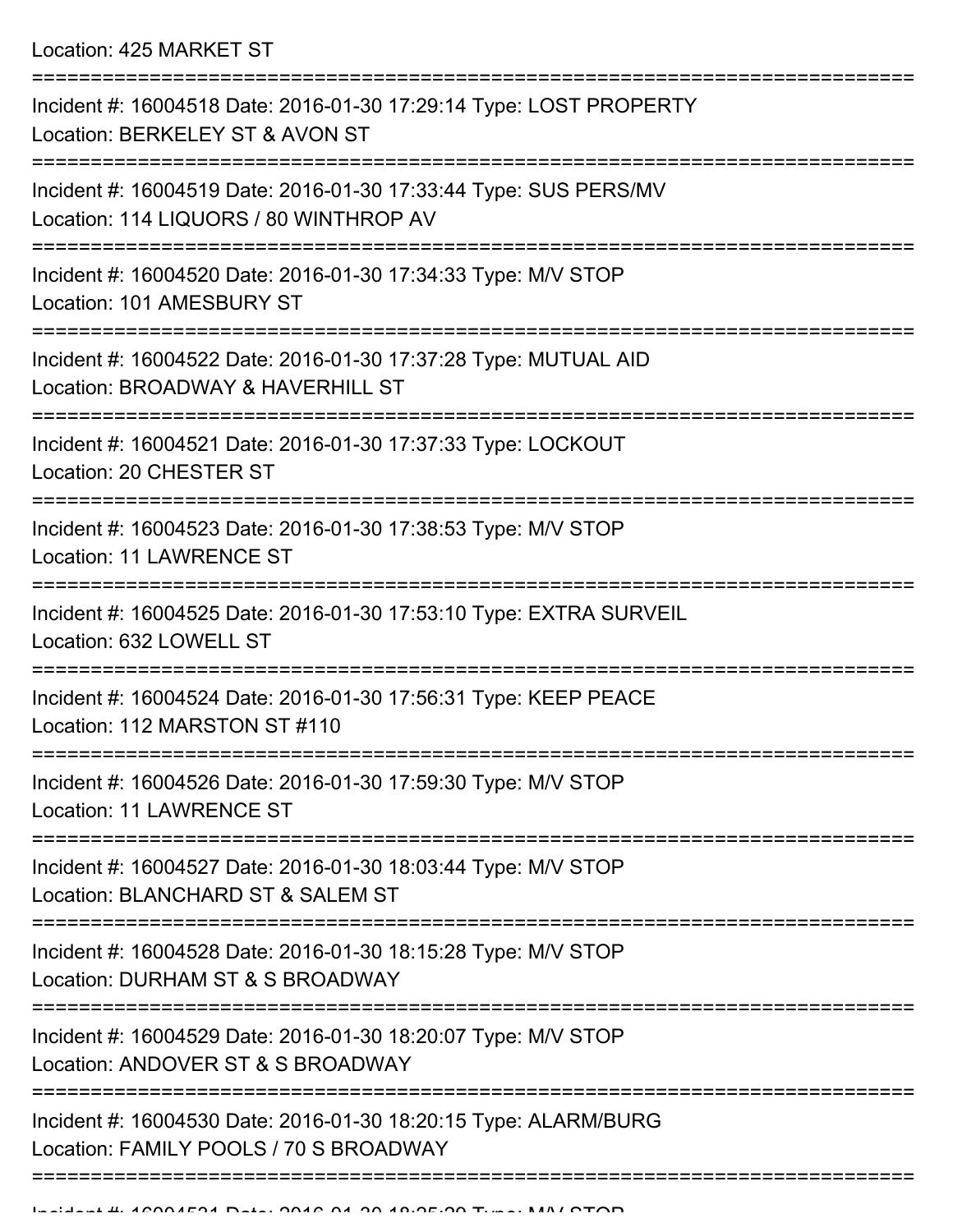Location: CENTRAL BRIDGE =========================================================================== Incident #: 16004532 Date: 2016-01-30 18:30:52 Type: LIC PLATE STO Location: 164 SALEM ST =========================================================================== Incident #: 16004533 Date: 2016-01-30 18:42:01 Type: CK WELL BEING Location: 11 HOBSON ST =========================================================================== Incident #: 16004534 Date: 2016-01-30 18:46:39 Type: M/V STOP Location: ALDER ST & LAWRENCE ST =========================================================================== Incident #: 16004535 Date: 2016-01-30 18:59:32 Type: M/V STOP Location: ALLSTON ST & HIGH ST =========================================================================== Incident #: 16004536 Date: 2016-01-30 19:10:43 Type: WOMAN DOWN Location: 375 BROADWAY =========================================================================== Incident #: 16004537 Date: 2016-01-30 19:14:41 Type: THREATS Location: 61 S UNION ST =========================================================================== Incident #: 16004538 Date: 2016-01-30 19:24:19 Type: NOISE ORD Location: 4 INMAN ST =========================================================================== Incident #: 16004539 Date: 2016-01-30 20:08:23 Type: DISTURBANCE Location: 129 WATER ST =========================================================================== Incident #: 16004540 Date: 2016-01-30 20:14:57 Type: M/V STOP Location: DRACUT ST & S BROADWAY =========================================================================== Incident #: 16004541 Date: 2016-01-30 20:15:53 Type: MEDIC SUPPORT Location: 61 W LAUREL ST #1 =========================================================================== Incident #: 16004542 Date: 2016-01-30 20:25:21 Type: FIRE Location: 391 PROSPECT ST =========================================================================== Incident #: 16004543 Date: 2016-01-30 20:56:18 Type: MEDIC SUPPORT Location: 31-A WOODLAND ST FL 3 =========================================================================== Incident #: 16004544 Date: 2016-01-30 21:03:50 Type: DOMESTIC/PAST Location: 171 WHITE ST FL 2 ===========================================================================

Incident #: 16004545 Date: 2016-01-30 21:08:31 Type: UNKNOWN PROB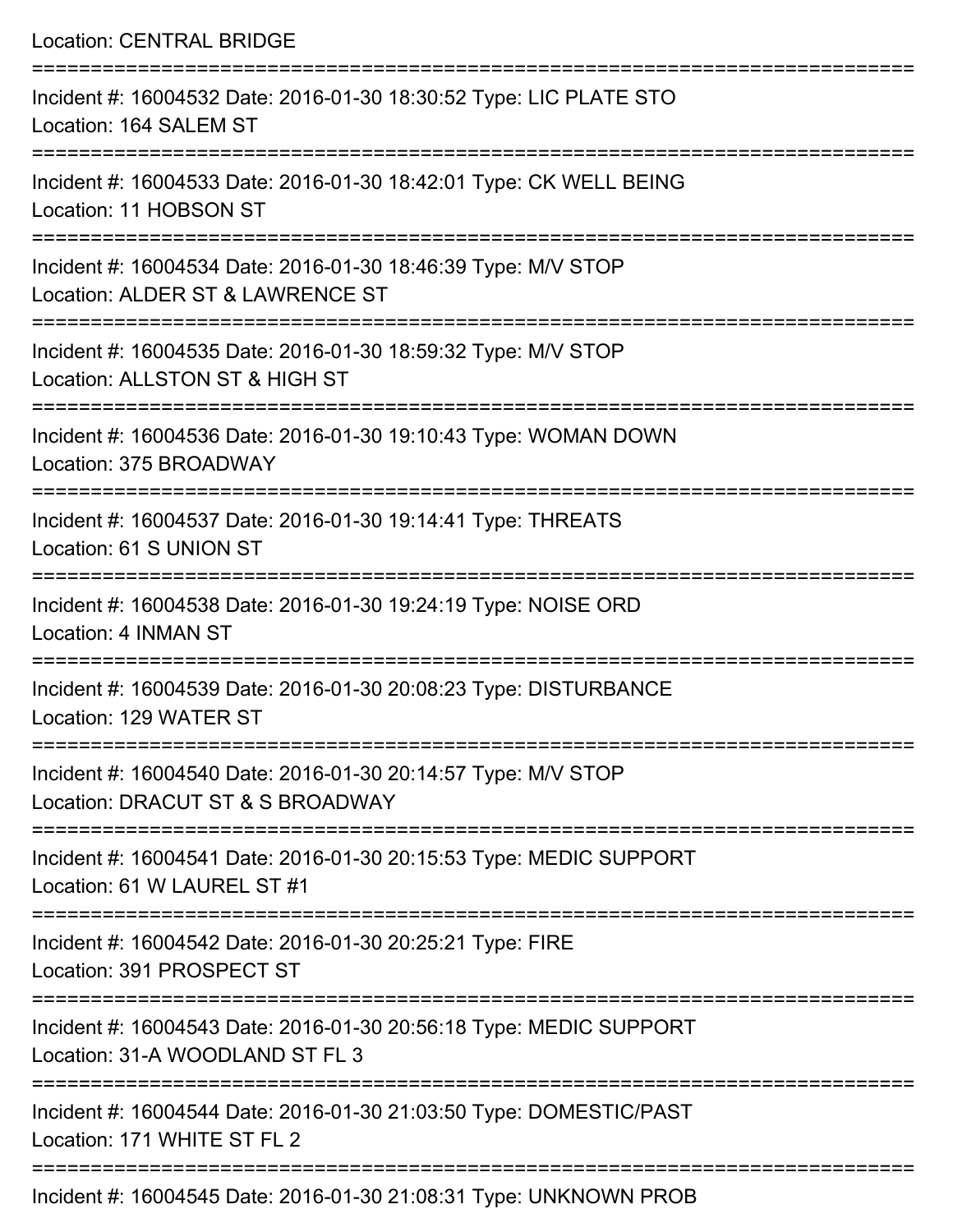| Incident #: 16004546 Date: 2016-01-30 21:08:42 Type: FIGHT<br>Location: 25 SPRINGFIELD ST FL 3              |
|-------------------------------------------------------------------------------------------------------------|
| Incident #: 16004547 Date: 2016-01-30 21:29:53 Type: UNWANTEDGUEST<br>Location: 112 MARSTON ST #311         |
| Incident #: 16004548 Date: 2016-01-30 21:39:22 Type: MAN DOWN<br>Location: 115 ANDOVER ST FL 2              |
| Incident #: 16004549 Date: 2016-01-30 21:40:27 Type: FIRE<br>Location: 270 CANAL ST                         |
| Incident #: 16004550 Date: 2016-01-30 21:54:05 Type: M/V STOP<br>Location: 80 WINTHROP AV                   |
| Incident #: 16004551 Date: 2016-01-30 21:58:19 Type: M/V STOP<br>Location: 289 ESSEX ST                     |
| Incident #: 16004552 Date: 2016-01-30 21:58:46 Type: UNKNOWN PROB<br>Location: 25 SPRINGFIELD ST FL 3       |
| Incident #: 16004553 Date: 2016-01-30 21:59:30 Type: M/V STOP<br><b>Location: FALLS BRIDGE</b>              |
| Incident #: 16004554 Date: 2016-01-30 22:04:57 Type: M/V STOP<br>Location: BRADFORD ST & BROADWAY           |
| Incident #: 16004555 Date: 2016-01-30 22:13:55 Type: NOISE ORD<br>Location: 145 BUTLER ST                   |
| Incident #: 16004556 Date: 2016-01-30 22:18:36 Type: M/V STOP<br><b>Location: ALLEN ST</b>                  |
| ============<br>Incident #: 16004557 Date: 2016-01-30 22:22:51 Type: NOTIFICATION<br>Location: 3 LINDNER CT |
| Incident #: 16004558 Date: 2016-01-30 22:23:43 Type: NOISE ORD<br>Location: 4 INMAN ST #13                  |
| Incident #: 16004559 Date: 2016-01-30 22:28:06 Type: M/V STOP                                               |